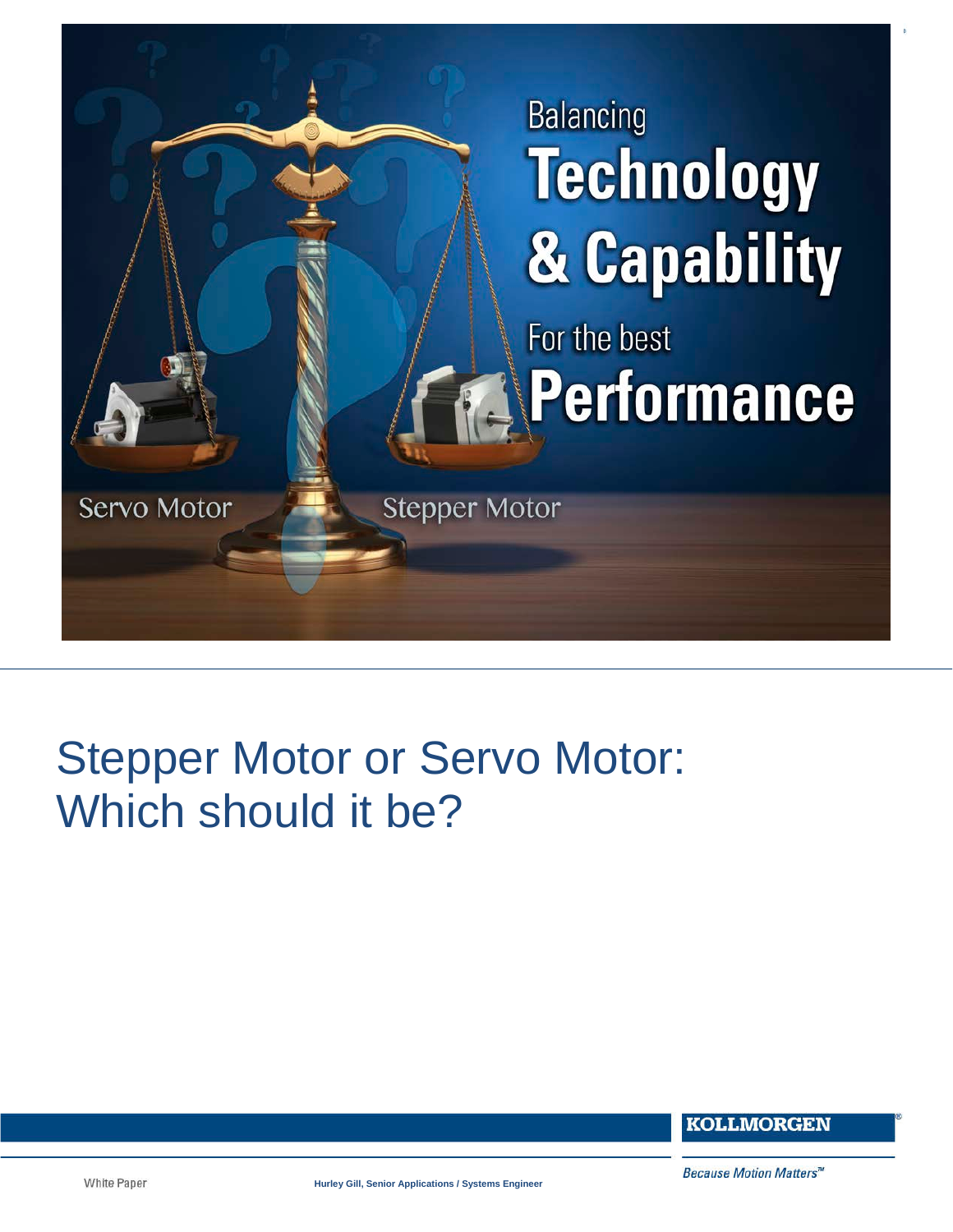Because Motion Matters"

Each technology has its niche, and since the selection of either of these technologies for a given application affects its chance of success, it is important for the machine designer to select the best motor-drive system for the application, while considering the technical advantages and disadvantages of both.

It is all about utilizing these technologies with balance to achieve the desired process performance for a given machine design while balancing cost versus the capability of the required mechanism.

Machine designers shouldn't limit utilization of steppers or servos by a predetermined mindset or comfort level, but learn where each technology works best for controlling a specific mechanism and process to be performed.

*This article presents an overview of different baseline capabilities for selection criteria between stepper and servo technology. A thorough understanding of these technologies will help generate the best and most efficient mechatronic designs to bring forth the full capability of a machine.*

Today's digital stepper motor drives provide enhanced drive features, option flexibility, and communication protocols using advanced integrated circuits and simplified programming techniques. The same is true of servo motor systems, while higher torque density, improved electronics, algorithms, and higher feedback resolution have resulted in higher system Bandwidth (BW) capabilities, and lower initial and overall operating costs for many applications.

## **Stepper Motor System Overview**

Stepper motors have several major advantages over servo systems. They are typically lower cost, have common NEMA mountings, offer lower torque options, require less costly cabling, and their open

loop motion control component makes machine integration simplistic and provides ease-of-use to end users.



*Stepper motors have several major advantages over servo systems. They are typically lower cost, have common NEMA mountings, offer lower torque options, and they require less costly cabling.*

# **Torque and Speed Considerations**

The issue of whether to use a stepper or servo is dictated by the application in most cases. Steppers are typically sized for twice their continuous requirements for additional acceleration and/or deceleration torque capability or for a required peak torque.

In contrast, servo motors are generally sized for the specific application velocities and torques for maximum intermittent acceleration/deceleration, holding torque (if applicable), and continuous RMS requirements over the complete motion profile.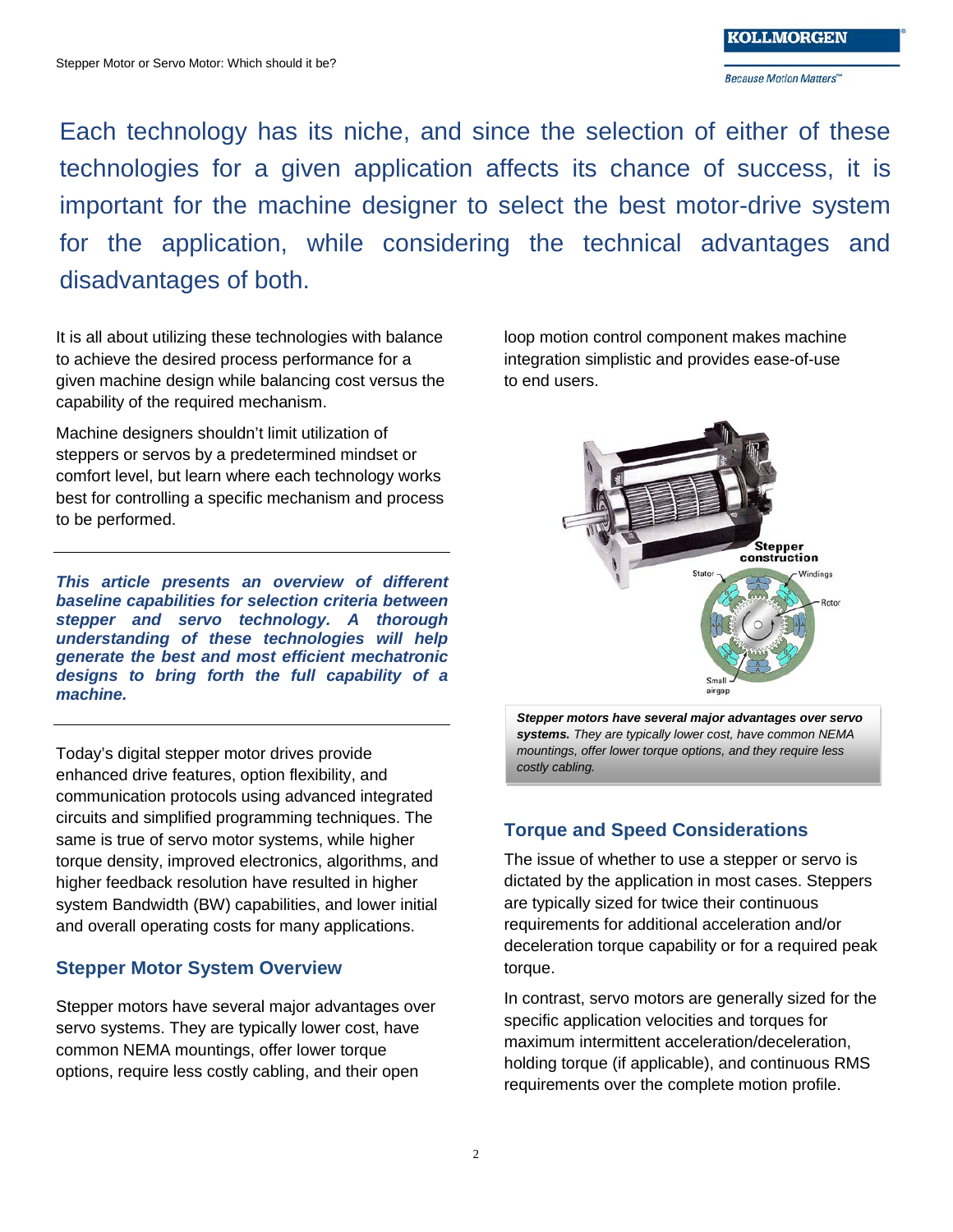In general, if an application requires high-throughput, high-speed, and high-bandwidth capability for disturbance correction, and/or high-rpm, with or without tight coordination between axes, servo motors are the best option. If point-to-point position performance and rpm requirements are modest, (as a function of the process loads and expected disturbances) steppers may be a better choice. Additionally, when the loads are within reason, a stepper's ability to hold position (using holding torque with power and detent torque without power) can be an advantage.

Speed-torque curves highlight the difference between stepper and AC permanent magnet (PM) servo motors of equal volume (Figure A). Steppers typically generate higher continuous torque at lower speeds than servo motors. However, servo motors produce intermittent peak torques in this same low-speed range and produce peak and continuous torques over a much wider-higher speed range.



*same volume.*

Automated machine axes for adjustment and setup as well as video axes for inspection, are applications that stepper systems fulfill well. [Steppers](http://www.kollmorgen.com/en-us/products/motors/stepper/) are especially ideal for these type axes because they tend to be easier to design into control systems and less expensive on initial setup. When an axis for a given setup can be locked into place they are less expensive to operate (e.g. optional ON/OFF reduced

power mode). Additionally, when properly applied, steppers are less prone to failure because of their simplistic open-loop control, which only requires winding-to-drive match-up versus motor-drive-tomechanism tuning required with feedback circuits of a closed-loop system.

### **Stepper Drives**

Newer design techniques have improved step motor performance by the utilization of: built-in feedback, end-of-move damping (for reduced settling times while maximizing accuracy), soft-start (to reduce jerk on power-up), anti-resonance modes (for optimizing torque, stability, and noise reduction - audible or otherwise), Idle Current Reduction (IRC - for reduced motor heating during standstill) and easily controlled operation modes between full-step, half-step and microstepping.

Although most properly sized steppers are extremely accurate running open loop in the selected step mode, built-in feedback provides additional precision without the cost of an external feedback device. Microstepping techniques result in smoother torque and motion at low speeds and greater resolution at high speeds with the reduction of step size from fullstep/half-step.

## **Modern Stepper Developments**

Modern steppers are available in larger power ratings than earlier generation steppers. Newer design techniques have led to smaller airgaps, stronger magnets, physically larger magnets and rotor oversizing. Increasing the rotor's diameter generates more torque per unit volume. For this technique, the physical frame size and winding of the step motor stays the same while the rotor's diameter and inertia are increased. Of course, the larger rotor inertia can affect acceleration and deceleration times for a given application; but this method opens up more applications to a given stepper frame size by the effective decreased ratio of the load (J\_load) to motor rotor (Jm) inertia. Generally, step motor systems are sized with a J\_load **:** Jm of less than 30:1, but with slower accelerations and decelerations and advanced microstepping operation, inertia ratios of 200:1 are achievable.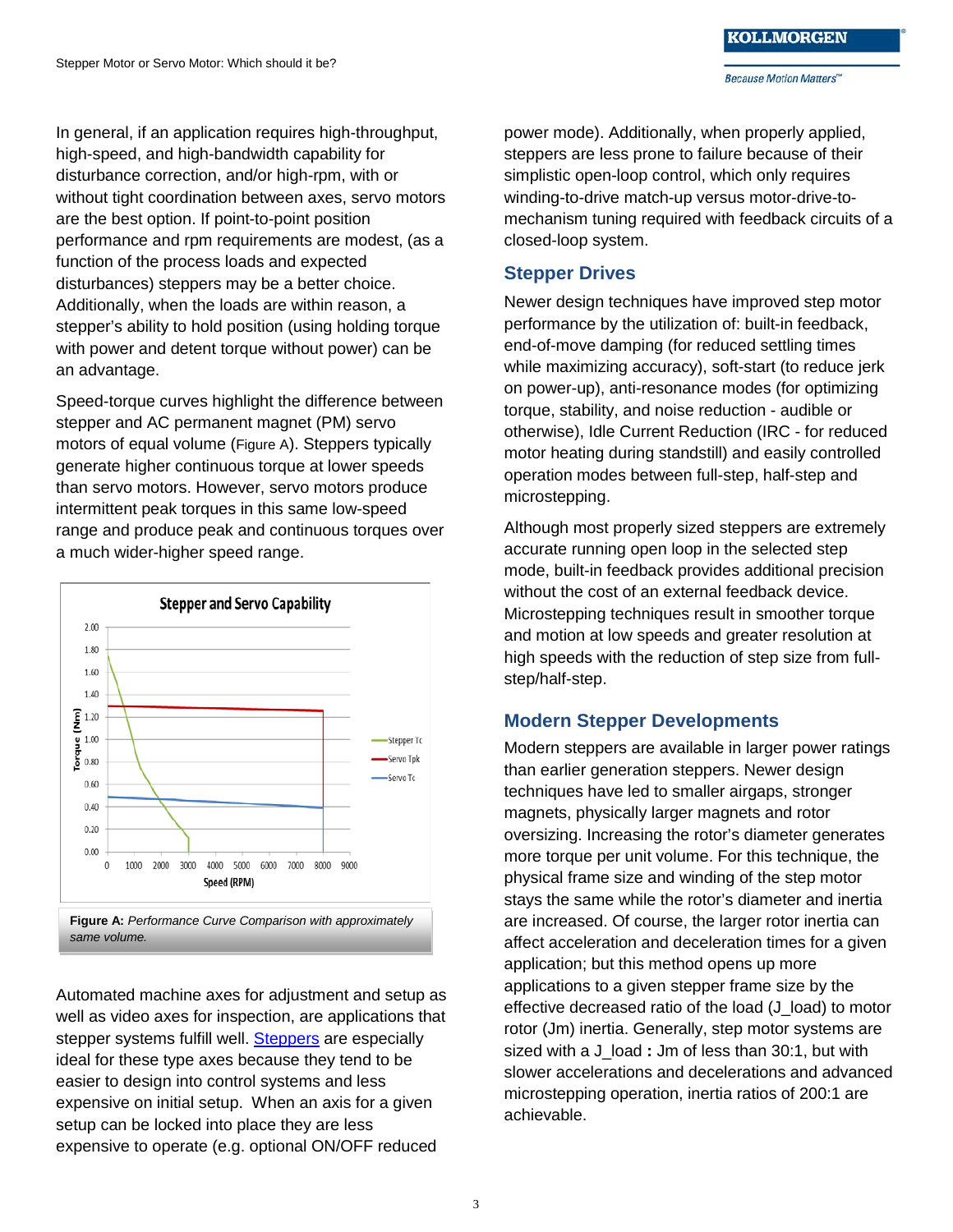**Because Motion Matters"** 

With Stall Detection now being handled electronically within today's [modern stepper drives,](http://www.kollmorgen.com/en-us/products/drives/stepper/stepper-drives/) optional feedback devices are typically utilized for position correction due to component misalignment, noise, and/or lost pulse (position) information. A step motor with feedback, depending on the stepper drive, will have less velocity ripple and use less power than



*[PMX step motors](http://www.kollmorgen.com/en-us/products/motors/stepper/pmx-series/) offer performance and design flexibility in a high torque-to-* open-loop equivalents and will have higher residual torque at low speeds than an equivalent three-phase servo motor. Thus, the designer must use discernment in regard to the work to be performed because step motor applications requiring feedback can approach the cost of a

servo system and what may be an operational advantage in one application may be a disadvantage in another. Closed-loop stepper systems do not technically compete well against the lower priced servo motor system; so the pros and cons of both type systems should be carefully considered for the application.

## **Servo Motor System Overview**

Servo motors have several distinct advantages over steppers. They can generate high torque over a wide speed range on demand, and are available in wider torque ranges and higher voltages (up to 480 Vac). They respond to disturbances with a torque much greater than their continuous capability and use only the power required to accomplish the commanded motion and are compact.



*Servo motors have several advantages over steppers. They can generate high torque over a wide speed range on demand, and are available in wider torque ranges and higher voltages (up to 480 Vac).*

## **Servo Drives**

Motor-drive compensation often referred to as tuning or comp, once considered the bane process of servo users is, for the most part, history. Today, the [newest](http://www.kollmorgen.com/en-us/products/drives/servo/servo-drives/)  [digital servo drive](http://www.kollmorgen.com/en-us/products/drives/servo/servo-drives/) technologies have enhanced software and hardware capabilities for improved user experience and offer remarkable compensation flexibility. In fact, some servo systems automatically configure the motor, drive and feedback, and tune themselves as well. Servo drives that tune themselves automatically adapt to the given motordrive-mechanism, without a decrease in performance and with little need for further fine tuning of the control loops.

## **Torque and Speed Considerations**

Although servo motors are designed to run at high speeds, they can accurately run at extremely low speeds under very precise control, even down to 1 rpm and below with proper preparation. When properly utilized, steppers are accurate and are usually a more economical solution for low-speed applications (less than 1,000 rpm). However, above 1,000 rpm, a stepper motor's torque begins to fall off, the result of magnetic circuit time constants and core losses.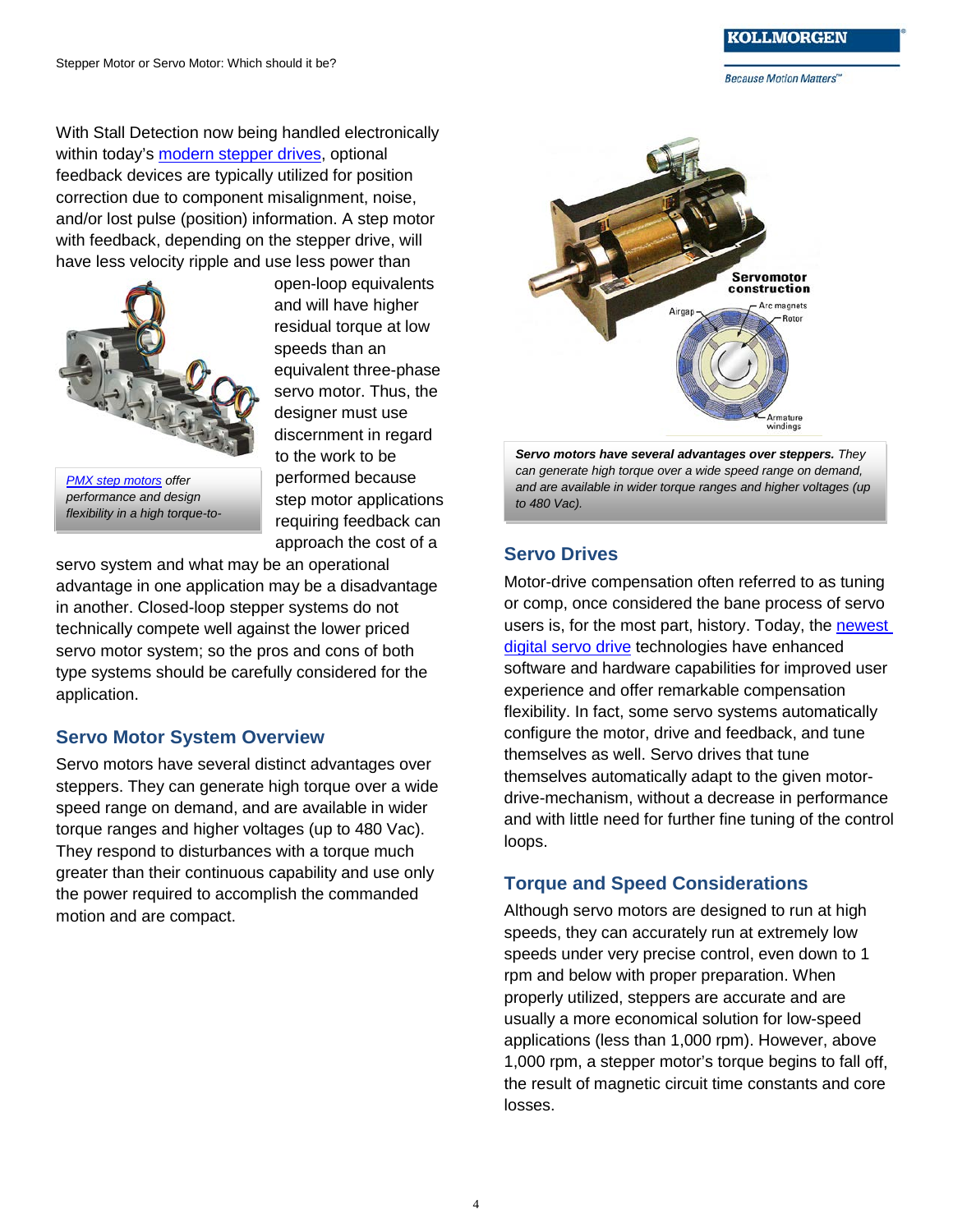In contrast, servo motors with comparable torque do not start to fall off until around 2,000 to 4,000 rpm or more (Figure B). Direct-drive servo applications powering high-inertia loads are typically found utilizing speeds < 1000 rpm, while typical servo applications with a mechanically advantaged drive train are likely to be found using any speed within its working envelope of capability.

With a required speed range between 1,000 to 3,000 rpm, the motor type that should be used may be determined by such application requirements as horsepower, peak torque at speed, continuous (RMS) torque and repeatability.



**Figure B**: *Performance Curve Comparison with similar volume and speed.*

At stall (low speeds < 50 steps/second or 15 rpm) or when holding a load with no movement, stepper motors, especially with oversized rotors, can produce more torque than servos for a given frame size (although newer servo motor designs are encroaching on this). All that torque lets steppers produce extremely accurate and stiff low-speed motion without a gearbox or other mechanical advantage.

In contrast, [Direct Drive servo motors](http://www.kollmorgen.com/en-us/products/motors/direct-drive/) with higher pole count and high-resolution feedback are often utilized for industrial process applications requiring typical velocities of less than 1000 rpm without a mechanical advantage such as a gearhead.

When a stepper motor is at rest, it uses continuous energy and there is absolutely no movement (unless overloaded), and when not powered its detent torque capability can be used to hold position.

In contrast, a servo motor is never at rest when ON, due to the constant closed loop error correction, while only using the energy required to maintain its commanded position. The constantly varying positionloop error causes the servo's output shaft to move back-and-forth (though it should not be noticeable), while continuously looking for minimum error. This continuous back-and-forth actuator motion is called, *hunting*, similar to another term, *dither*, a purposely induced actuator movement (e.g. valve to continuously overcome the issues of stiction). The physical displacement during hunting, typically involves only a few feedback counts, relative to the total resolution**:** what is unnoticeable in most applications, can be unacceptable in others (higher resolution feedback devices reduce the typical hunting delta).

Where repeatability and resolution are an issue, traditionally servo motor territory, steppers may now be considered. For steppers, the requirement is that the load must be predictable, or subject to only small external forces and disturbances, where tight coordination between axes is not required. Steppers, running open loop, can save an initial machine cost of greater than 20-30% over comparable servo solutions.

#### **Torque Performance**

Regarding torque, designers should select the motor that provides the higher value at the speeds required, from comparable speed-torque curves. For the same price, most designers prefer to use servo motors. For constant or variable loads, servo systems can recover from overload conditions where stepper systems cannot. Steppers give a lot of torque in a small package, under 1,000 rpm. In contrast, servo motors can handle torque requirements below and well above 1,000 rpm.

## **Inertia Matching**

Determining the system's load inertia can help technical selection. As a rule of thumb, steppers usually do not exceed a 30**:**1 ratio of load inertia to motor inertia (J\_load **:** Jm). In contrast, direct drive servo systems with high-resolution feedback and no compliance (except the driven steel), can run 200- 300**:**1 (J\_load **:** Jm ratio) and higher, with quick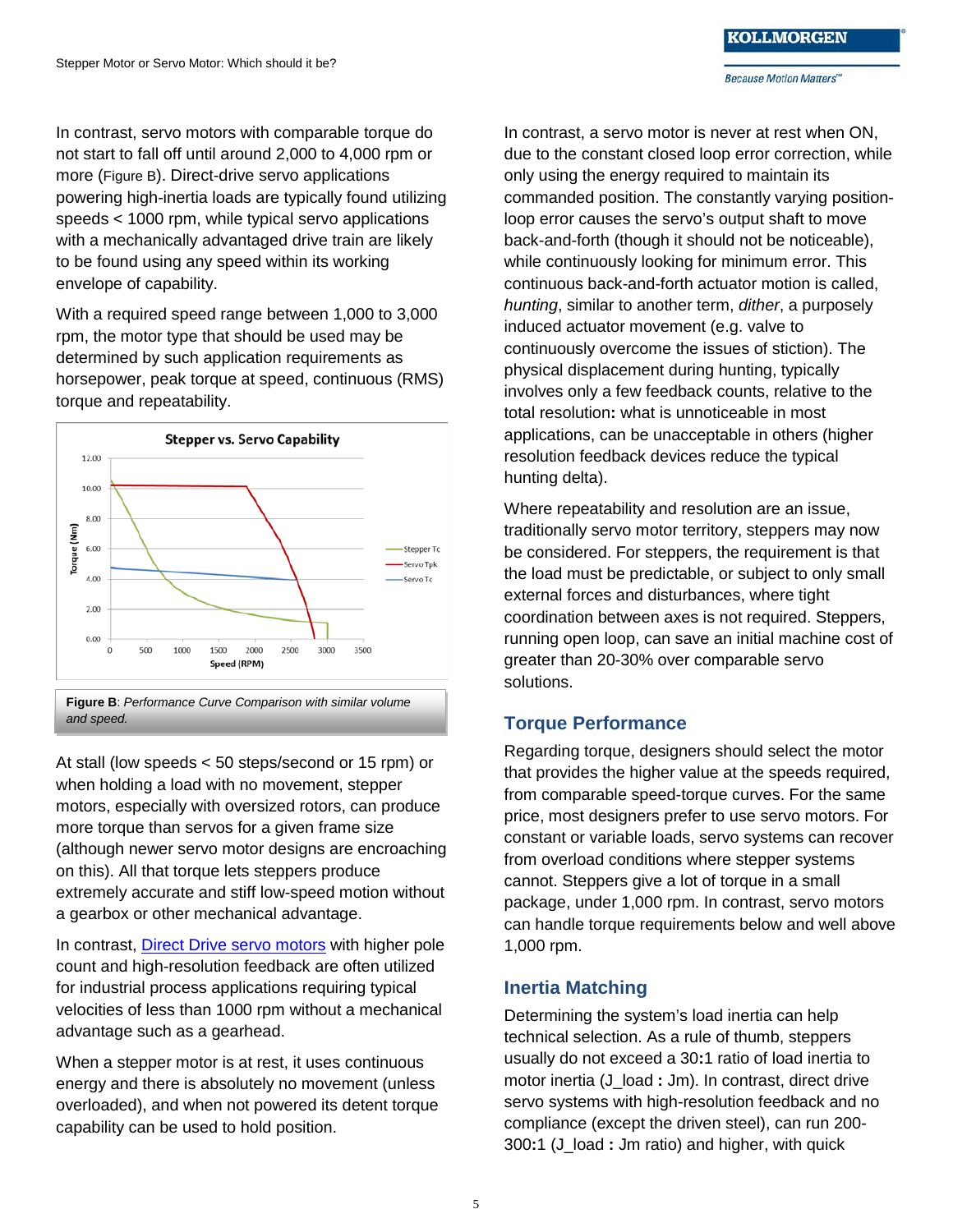response times relative to previous feedback technologies.

In the past, typical [servo motor](http://www.kollmorgen.com/en-us/products/motors/servo/akm-series/) systems requiring quick response times and high acceleration and/or deceleration required a load to rotor inertia ratio in the range of 1:1 to 5:1, which later moved to the range of 1**:**1 to 8-10**:**1.

Today a servo system that has the highest available feedback resolution and minimal compliance and/or



*[AKM™ servo motors](http://www.kollmorgen.com/en-us/products/motors/servo/akm-series/akm-series-ac-synchronous-motors/ac-synchronous-servo-motors/) give designers flexibility to quickly co-engineer modifications to fit applications. (Available in 8 frame sizes, over 500,000 configurations.)*

backlash, can obtain, 1- 15:1 and higher inertia ratios for many applications. These deliver the best [operational efficiency](http://www.kollmorgen.com/uploadedFiles/kollmorgencom/Service_and_Support/Knowledge_Center/White_Papers/Energy%20Management%20Inertia%20Ratio%20Servomotor_11_2_15_FINAL.pdf) with little additional risk. Higher inertia ratios become increasingly dependent upon the application, not only relative to the desired machine specification, but also in relation to the mechanism's compliance and backlash. For Direct-

Drive systems, the required stiffness often demands larger shafts and bearings, and even the compliance of the machine fixture/stand holding the motor comes into play.

## **Coordination of Axes**

Applications requiring coordination between axes can benefit from servo-controlled systems due to their tight synchronization and high BW capability which allows for fast correction against signal disturbances and/or command changes. Properly sized open-loop step motor systems, will stay in sync without any confirmation feedback, but are limited to point-to-point moves with only the possibility of sequential or pseudo coordination between the commanded axes.

## **Cabling & Motor-Drive Adjustments**

One change that improves reliability and maintenance in servos has been the reduction in the [number of](http://kdn.kollmorgen.com/content/sfd-feedback)  [wires](http://kdn.kollmorgen.com/content/sfd-feedback) necessary between the power and feedback devices.

Manufacturers have taken much of the guesswork out of servo tuning (motor-drive-mechanism compensation) of the closed-loop system and determining when a system needs maintenance. Automated or calculated tuning techniques and builtin diagnostic programs help simplify this requirement for the user. In addition, most servo drives can use traditional Step and Direction inputs that have been used to interface to steppers for many years. Servos utilizing this capability are in a position mode that eliminates the potential loss or addition of commanded motor steps.

This brings us to one of the most common issues with step motor systems when run on the edge of their capability, the loss and/or addition of motion steps relative to the number of commanded steps. The problem is most noticeable during acceleration and/or deceleration. The loss of steps typically results from too large inertia (affecting acceleration) or higherthan-desirable friction. In contrast, the addition of steps typically results from noise or to too large inertia (affecting deceleration). Due to the accumulation of the additional (+) and loss (-) motion steps, it can take hours before some manufacturing tolerance is exceeded.

Nonetheless, step motors are still simpler having fewer wires to connect with minimal amounts of motor-drive adjustment to get a system up and running.

#### **Accuracy and Resolution**

Stepper systems have a difference between their theoretical and actual resolution. For example, a twophase, full stepping, 1.8° step-angle motor may have 200 possible positions in one revolution (360°/1.8°), but whether or not it's achieved depends on how the motor was sized for the application. The same is true of half stepping and microstepping motor drive modes. A 1.8° microstepper, though specified as having ten microsteps per each full step, cannot necessarily find any position within 0.18°.

Additionally, several commanded microsteps may be required before there is enough torque build-up to overcome friction and load inertia. In a real-world situation, the motor could easily jump one or more microsteps beyond the number commanded and stabilize there. When positioning-resolution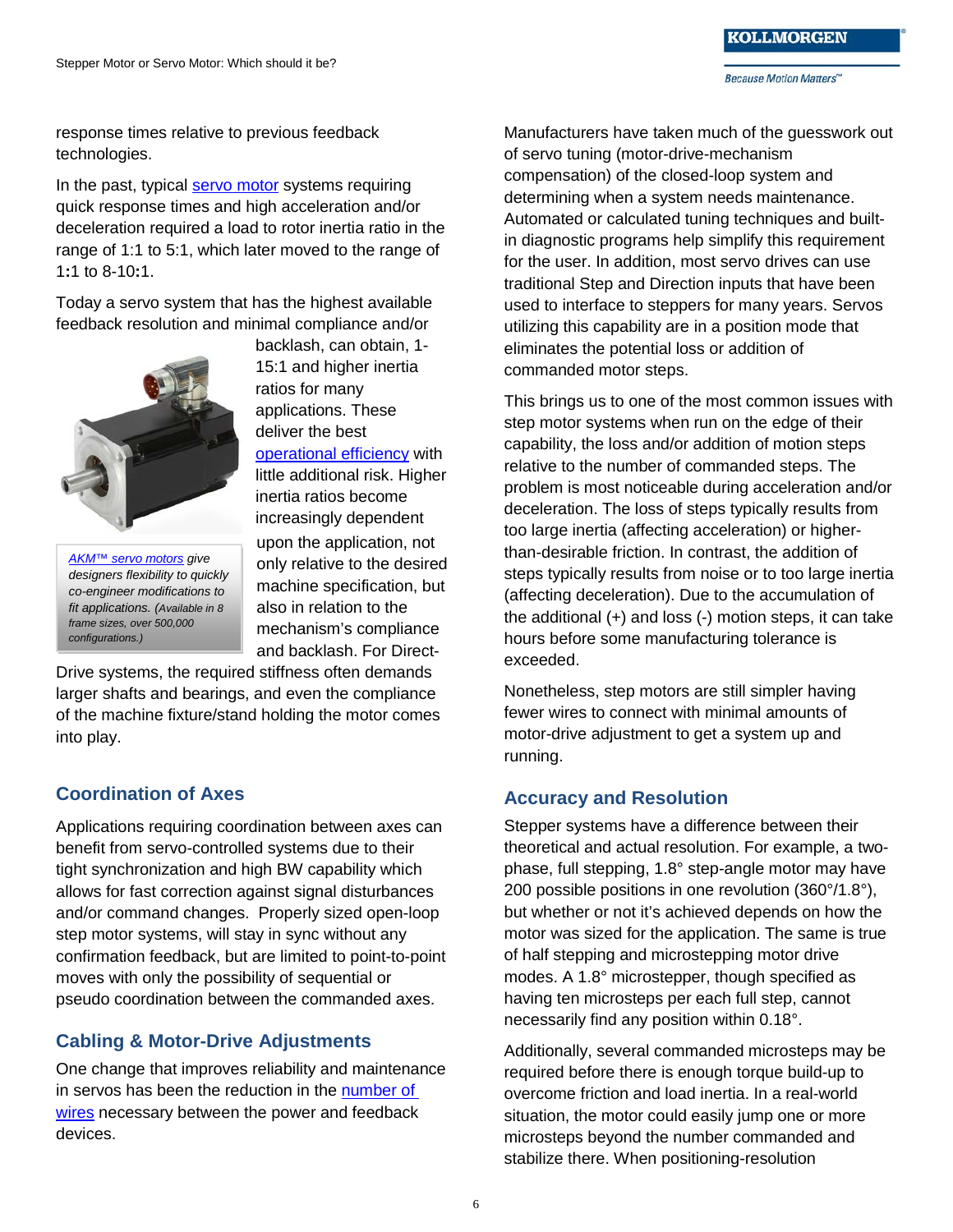requirements need to exceed 200 steps per revolution, steppers may utilize a feedback encoder to achieve upwards of 1000 steps/rev. Five-phase motors and microstepping motors (with caution) can also improve on the steps/rev.

Servo motor resolution is theoretically infinite, but in closed-loop operation, system positioning depends primarily on the resolution of the feedback device be it a sine encoder, resolver or a digital (TTL) type encoder. Today's high resolution feedback devices can approach between  $2^{21}$  [2,097,152] to  $2^{28}$ [268,435,456], counts per motor revolution, plus the optional multi-turn capability (typically up to 4096 turns). Multi-turn capable feedback devices are available for an axis' absolute positon on machine power-up eliminating the initial axis power-up homing cycle.

## **Repeatability**

Servo motors are extremely repeatable because they run closed loop. But steppers can be just as repeatable in many applications, especially when running in one direction. However, when an Idle Current Reduction (ICR) mode is utilized and/or the load increases (e.g. as during direction reversal) and exceeds the capability of the stepper the situation changes. Similar to how a gearbox must take up backlash, the stepper must catch up to system command. During the first move in a new direction, motor accuracy is affected, because the stepper is overcoming inertia and friction (effects of the load). Once that happens, the system regains its specified repeatability, but it may have lost or gained actual position steps over those commanded.

#### **Input Power**

A step motor is equivalent to an inductor in series with a resistance and as a result, the current that produces torque requires time to rise. This time, limits the speed for a given voltage, so increasing the motor's

speed in a given application, may require higher voltages.

A servo system works similarly, but working within its capability envelope, the drive's control loops will present the required voltage and current to the servo motor to meet the demand of the load relative to its command and feedback error. In contrast, when a servo motor system is forced to work (for whatever reason) outside its operational envelope, even for a millisecond, it is no longer under control and thus, not operating as a servo.

#### **KOLLMORGEN**

**Detailed Conclusion on Next Page**